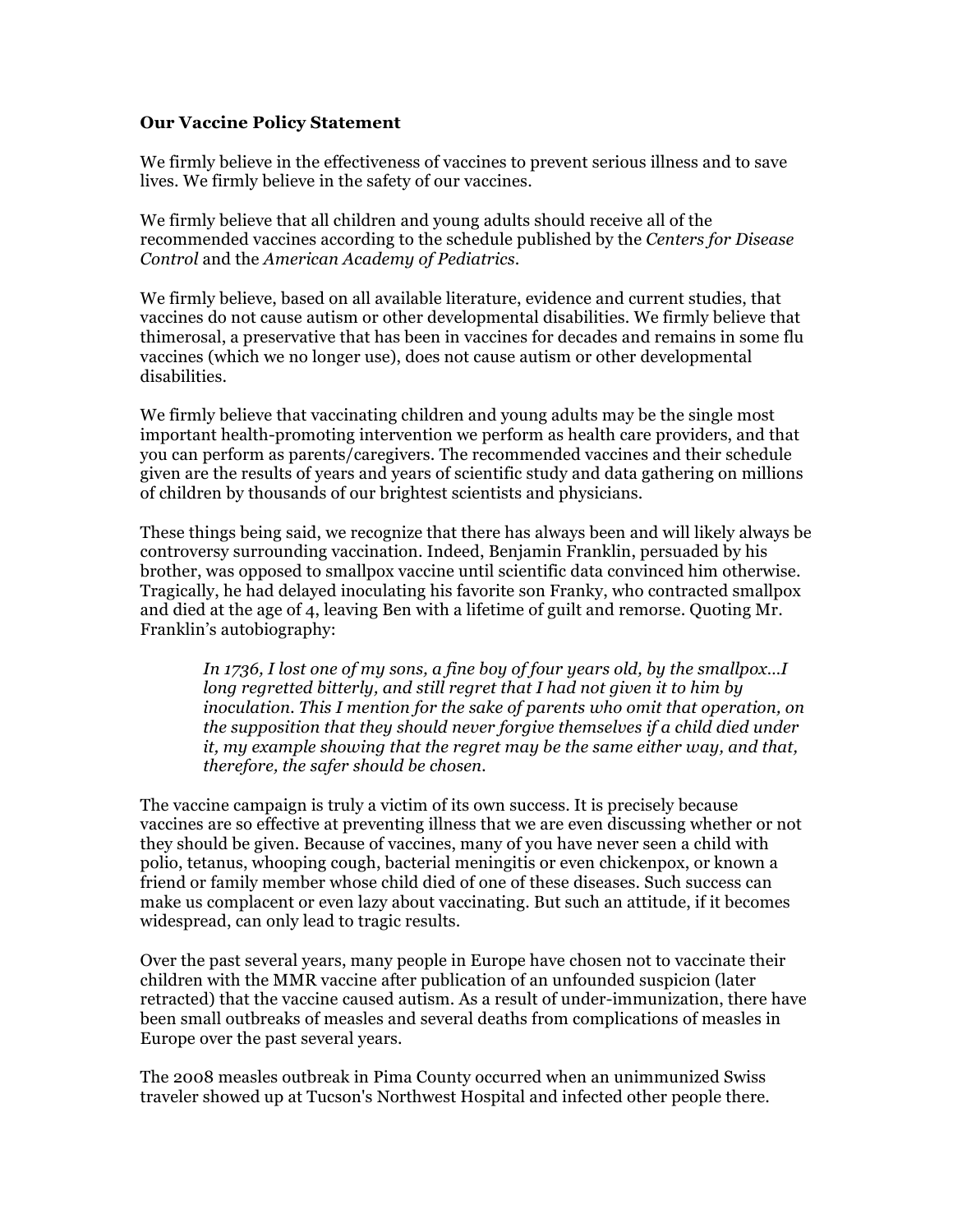Since that time, several cases of measles occurred in Tucson, almost all in unimmunized or inadequately immunized people. This included a two-year-old child who ended up in the hospital in a coma with measles encephalitis.

In addition to the health costs of a measles outbreak, the financial cost to the Pima County Health Department in containing Tucson's measles outbreak was \$800,000. This cost will be paid by Pima County and Arizona taxpayers. The \$800,000 does not include the cost of testing and immunizing employees at every hospital, police department, fire department, and others in Tucson.

A 2012 investigation by the *Arizona Daily Star* found that vaccination rates were as low as 50 percent in Pima County charter and private schools, who were not abiding by state law. This low rate often affects the most vulnerable in a community, such as a Phoenix baby, too young to be immunized, who died of whooping cough. Older kids who are not vaccinated can bring home diseases to their younger, more vulnerable siblings.

As the Star explains, "the more people in a group who are vaccinated, the better protection for the weaker among them":

> High vaccination rates help prevent the vulnerable from being exposed to infectious diseases. Infants too young to be immunized face the biggest risk from an unvaccinated population because their small bodies can easily succumb to an aggressive bacterial disease like pertussis, also known as whooping cough. High vaccination rates also protect people with conditions such as Down syndrome, whose weakened immune systems make them vulnerable despite vaccinations. Finally, high rates protect those whose vaccinations did not work, which for a disease like pertussis can be as high as 20 percent.

"It's a very real risk, choosing not to vaccinate," said Natalie Norton, whose newborn son died of pertussis in January 2010. "It's like playing Russian roulette with your own children, and with everybody else's."

..."You are vaccinating your kids so that you protect your community. It's a community responsibility - it's a social contract," said Will Humble, director of the Arizona Department of Health Services.

We believe that vaccinating your kids is a community and social responsibility. Those who chose to not vaccinate their children still benefit from those who do, because a higher vaccination rate (over 80 percent) decreases the likelihood that their child will contract one of these diseases. It also puts our patients at risk if an unimmunized child has a vaccine-preventable illness and is in our waiting room.

We are making you aware of these facts not to scare you or coerce you, but to emphasize the importance of vaccinating your child. We recognize that the choice may be a very emotional one for some parents, but we strongly believe that vaccinating according to the schedule is the right thing to do. Please be advised that delaying or "breaking up the vaccines" to give one or two at a time over two or more visits goes against medical expert recommendations, and can put your child at risk for serious illness (or even death) and goes against our medical advice as providers. Such additional visits will require additional co-pays on your part. Furthermore, you will be required to sign a "Refusal to Vaccinate" acknowledgement in the event of lengthy delays.